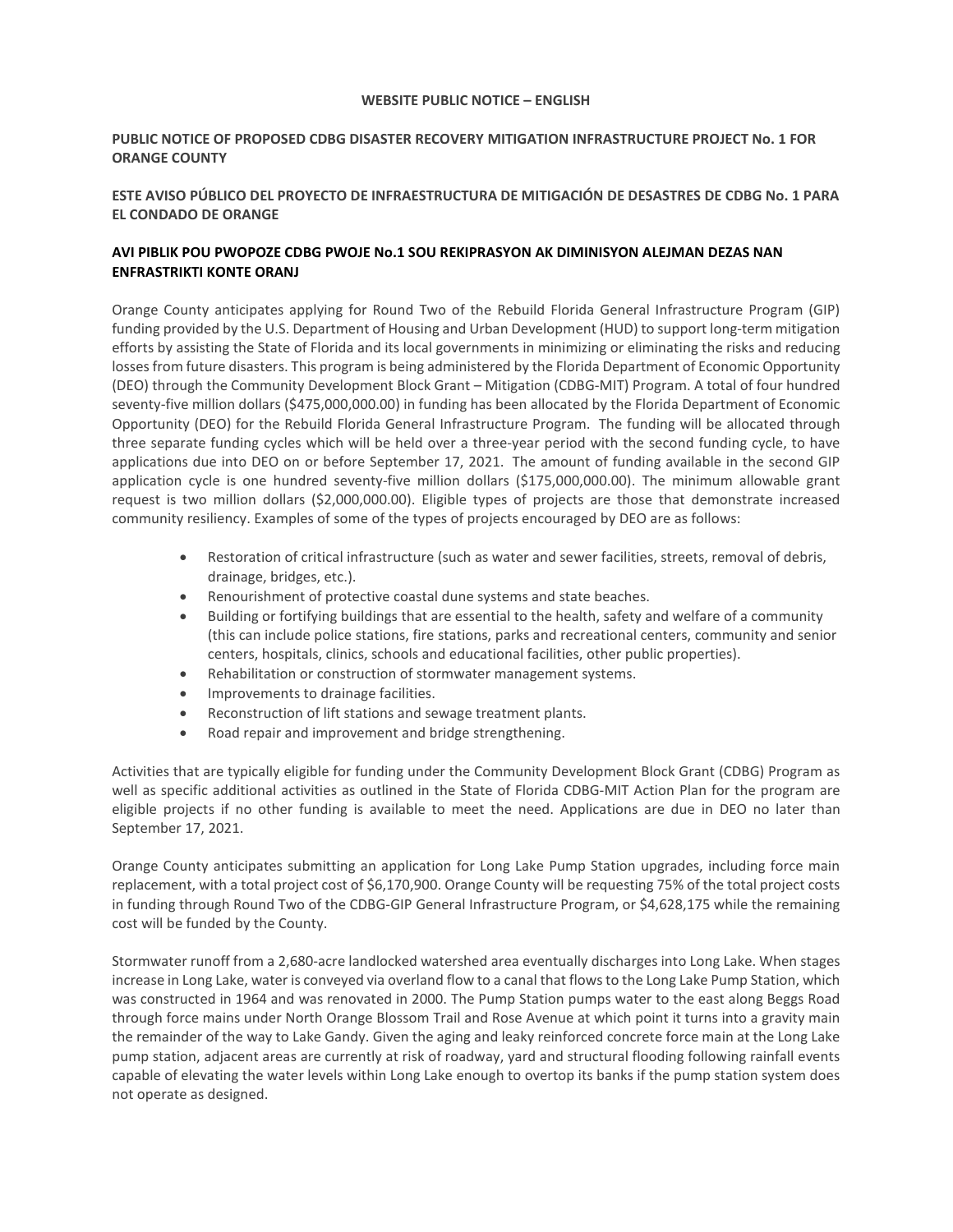pumps of same capacity as the existing pumps, including the replacement of the existing outfall force main.<br>The project synopsis and budget for the application being submitted is as follows: For this purpose, Orange County anticipates applying for CDBG-MIT funding for pump station failure mitigation and flood mitigation. Specifically, this project involves the replacement of the original diesel pumps with new electric

| <b>Task Description</b>               | <b>CDBG-MIT Funding</b> | <b>County Funding</b> | <b>Total Cost</b> |
|---------------------------------------|-------------------------|-----------------------|-------------------|
| Engineering and Permitting            | \$427,000.00            | \$427,000.00          | \$854,000.00      |
| Project Implementation (Construction) | \$2,511,550.00          | \$2,511,550.00        | \$5,023,100.00    |
| <b>Project Administration</b>         | \$146,900.00            | \$146,900.00          | \$293,800.00      |
|                                       |                         | Total:                | \$6,170,900.00    |

Any resident wishing to know more about the proposed project should contact Mike Drozeck, Orange County Stormwater Management Division Manager, at (407) 836-7945 or via email [\(mike.drozeck@ocfl.net\)](mailto:mike.drozeck@ocfl.net). Information relating to the proposed projects and applications can be accessed on the Orange County website located at [https://www.ocfl.net/Environment/FloodAwareness.aspx.](https://www.ocfl.net/Environment/FloodAwareness.aspx) 

 Comments from the public must be received no later than 5:00 p.m. on Thursday, September 16, 2021. All comments will be considered and proposed changes will be submitted to DEO.

Information relating to the proposed project and application is available for review between 9:00 a.m. and 5:00 p.m. at the Orange County Public Works Building, located at 4200 South John Young Parkway, Orlando, Florida 32839.

Any non-English speaking person wishing to provide a response to this public notice should contact Mike Drozeck, Orange County Stormwater Management Division Manager, at (407) 836-7945 or via email [\(mike.drozeck@ocfl. net\)](mailto:mike.drozeck@ocfl.net) at least five calendar days prior to September 16, 2021 and a language interpreter will be provided.

\*\*\*\*\*\*\*\*\*\*\*\*\*\*\*\*\*\*\*\*\*\*\*\*\*\*\*\*\*\*\*\*\*\*\*\*\*\*\*\*\*\*\*\*\*\*\*\*\*\*\*\*\*\*\*\*\*\*\*\*\*\*\*\*\*\*\*\*\*\*\*\*\*\*\*\*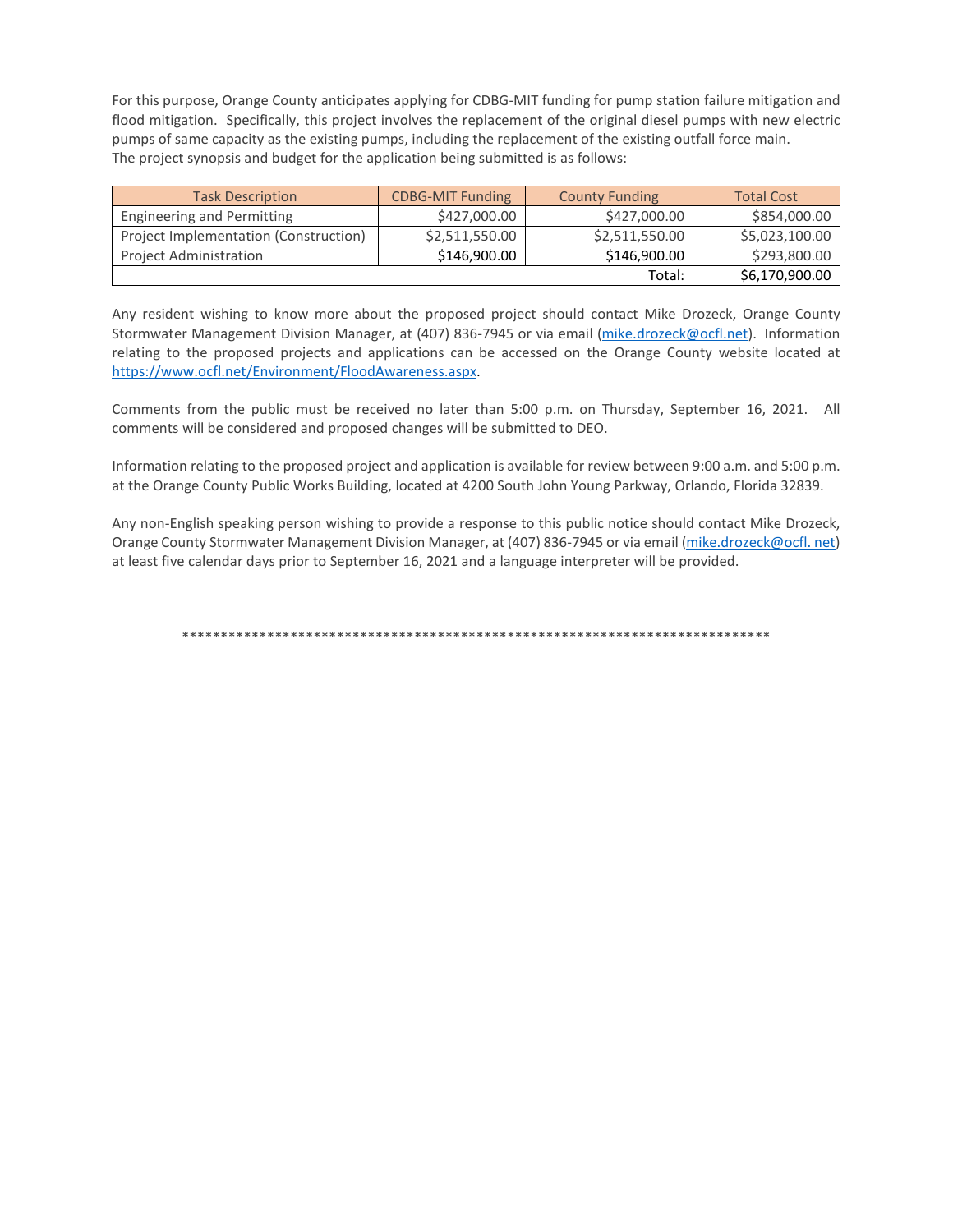#### **WEBSITE PUBLIC NOTICE – SPANISH**

# **AVISO PÚBLICO DEL PROYECTO DE INFRAESTRUCTURA DE MITIGACIÓN DE DESASTRES DE CDBG No. 1 PROPUESTO PARA EL CONDADO DE ORANGE**

El Condado de Orange anticipa solicitar la Segunda Ronda de los fondos del Programa de Infraestructura General de Reconstrucción de Florida (GIP, por sus siglas en ingles) para apoyar los esfuerzos de mitigación a largo plazo para ayudar al Estado de la Florida y a sus gobiernos locales a minimizar o eliminar los riesgos y reducir las pérdidas de futuros desastres. Este programa está siendo administrado por el Departamento de Oportunidades Económicas de la Florida (DEO, por sus siglas en ingles), a través del Programa de Subvenciones en Bloque de Desarrollo Comunitario – Mitigación (CDBG-MIT, por sus siglas en ingles). Un total de cuatrocientos setenta y cinco millones de dólares (\$475,000,000.00) en fondos han sido asignados por el Departamento de Oportunidades Económicas de la Florida (DEO) para el Programa de Reconstrucción de Infraestructura General de la Florida. Los fondos se asignarán a través de tres ciclos de financiación separados que se llevarán a cabo durante un período de tres años con un segundo ciclo de financiación para el cual el 17 de septiembre de 2021se ha establecido como fecha maxima para submitir aplicaciones. La cantidad de fondos disponibles en el segundo ciclo de solicitud de GIP es de ciento setenta y cinco millones de dólares (\$ 175,000,000.00). La solicitud de subvención mínima permitida es de dos millones de dólares (\$2,000,000.00). Los tipos de proyectos elegibles son aquellos que demuestran una mayor resiliencia de la comunidad. Ejemplos de algunos de los tipos de proyectos alentados por DEO son los siguientes:

- • Restauración de infraestructuras críticas (como instalaciones de agua y alcantarillado, calles, remoción de escombros, drenaje, puentes, etc.).
- • Renovación de los sistemas de dunas costeras protectoras y playas estatales.
- • Construir o fortificar edificios que son esenciales para la salud, la seguridad y el bienestar de una comunidad comunitarios y para personas mayores, hospitales, clínicas, escuelas e instalaciones educativas, otras (esto puede incluir estaciones de policía, estaciones de bomberos, parques y centros recreativos, centros propiedades públicas).
- • Rehabilitación o construcción de sistemas de gestión de aguas pluviales.
- • Mejoras en las instalaciones de drenaje.
- • Reconstrucción de estaciones elevadoras y plantas de tratamiento de aguas residuales.
- • Reparación y mejora de carreteras y fortalecimiento de puentes.

 Bloque de Desarrollo Comunitario (CDBG, por sus siglas en ingles), así como las actividades adicionales específicas otros fondos disponibles para satisfacer la necesidad. Las solicitudes deben presentarse en DEO a más tardar el 17 Las actividades que generalmente son elegibles para recibir financiamiento bajo el Programa de Subvenciones en descritas en el Plan de Acción CDBG-MIT del Estado de la Florida para el programa, son proyectos elegibles si no hay de Septiembre del 2021.

 de aguas pluviales de Long Lake, incluyendo la sustitución de tuberias de alcantarillado pluvial, el cual tiene un costo total de \$6,170,900. El Condado de Orange planea solicitar 75% de los costos en fondos a través de la Segunda Ronda del Programa de Infraestructura General CDBG-GIP, o \$4,628,175, y los costos restantes seran la responsabilidad del El Condado de Orange anticipa la presentación de una solicitud para actualizar el equipo de la estacion de bombeo Condado de Orange.

 resto del camino hacia Lake Gandy. Dado el envejecimiento y las fugas de la estación de bombeo de Long Lake, las áreas adyacentes están actualmente en riesgo de inundaciones de carreteras, patios y estructuras después de eventos de lluvia capaces de elevar los niveles de agua dentro de Long Lake lo suficiente como para sobrepasar sus La escorrentía de aguas pluviales de un área de cuenca hidrográfica sin litoral de 2,680 acres eventualmente descarga en Long Lake. Cuando los niveles de agua aumentan en Long Lake, el agua se transporta a través de flujo terrestre a un canal que fluye a la estación de bombeo de Long Lake, que se construyó en 1964 y se renovó en 2000. La estación de bombeo de aguas pluviales bombea agua hacia el este a lo largo de Beggs Road a través de una tuberia bajo North Orange Blossom Trail y Rose Avenue, momento en el que se convierte en una tuberia que corre bajo gravedad el orillas si el sistema de la estación de bombeo no funciona según lo diseñado.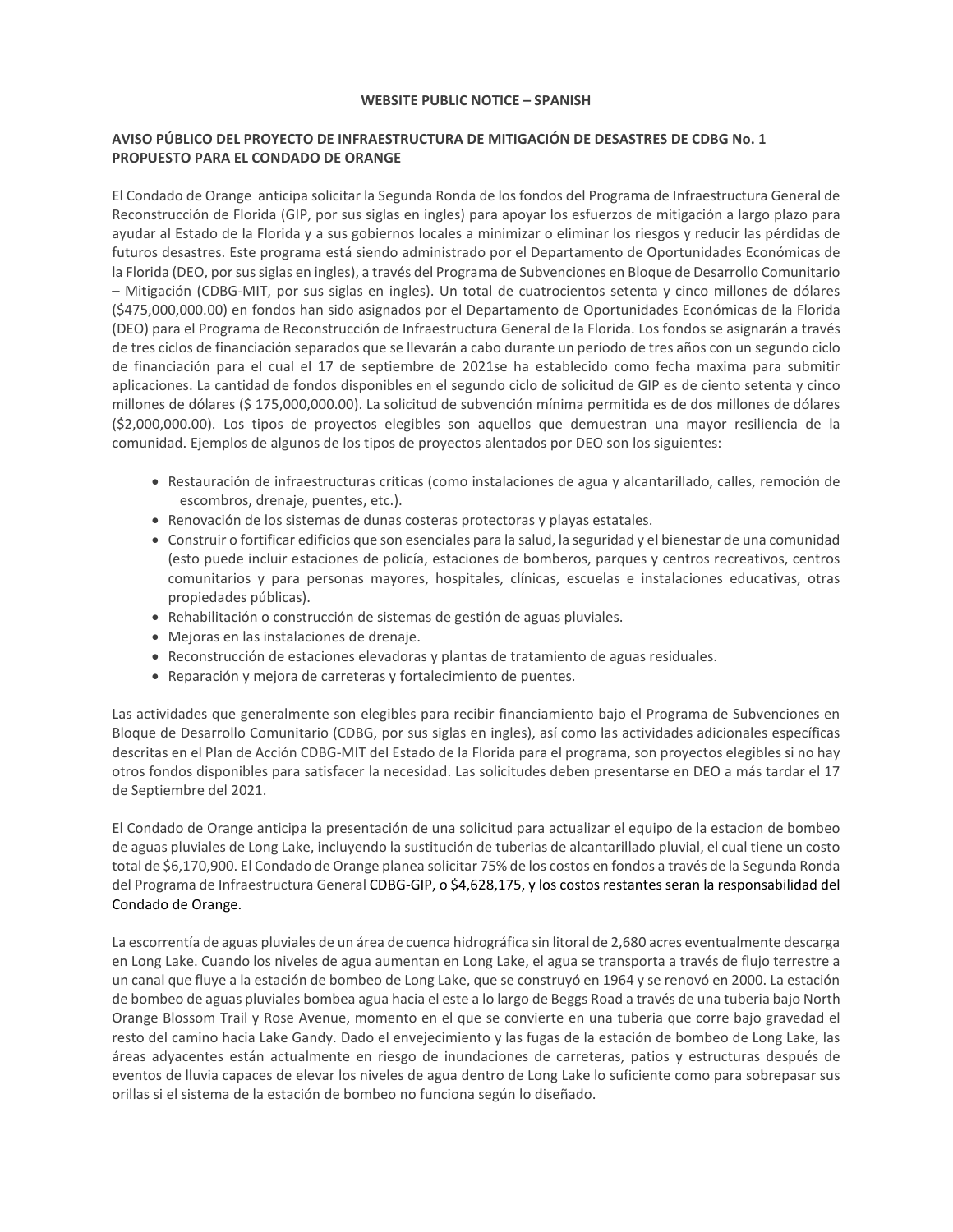Con este propósito, el Condado de Orange anticipa solicitar fondos de CDBG-MIT para la mitigación de fallas de diésel originales de 57 años de antigüedad por nuevas bombas eléctricas de la misma capacidad que las bombas existentes, incluyendo el reemplazo de la tuberia de alcantarillado pluvial existente asociada con la estacion de bombeo. La sinopsis del proyecto y el presupuesto de la solicitud que se presenta son los siguientes: estaciones de bombeo y mitigación de inundaciones. En concreto, este proyecto supone la sustitución de las bombas

| Descripcion de la Tarea                    | <b>CDBG-MIT Funding</b> | <b>County Funding</b> | <b>Total Cost</b> |
|--------------------------------------------|-------------------------|-----------------------|-------------------|
| Diseño de Ingeniería y Permisos            | \$427,000.00            | \$427,000.00          | \$854,000.00      |
| Implementación del Proyecto (Construccion) | \$2,511,550.00          | \$2,511,550.00        | \$5,023,100.00    |
| Administración del Proyecto                | \$146,900.00            | \$146,900.00          | \$293,800.00      |
| Total:                                     |                         |                       | \$6,170,900.00    |

Residentes que deseen saber más sobre el proyecto propuesto deben comunicarse con Mike Drozeck, Gerente de la División de Gestión de Aguas Pluviales del Condado de Orange al (407) 836-7945 o por correo electrónico [\(mike.drozeck@ocfl.net\)](mailto:mike.drozeck@ocfl.net). Se puede acceder a la información relacionada con el proyecto y la solicitud en el sitio web del Condado de Orange ubicado en [https://www.ocfl.net/Environment/FloodAwareness.aspx.](https://www.ocfl.net/Environment/FloodAwareness.aspx)

 Los comentarios del público deben recibirse a más tardar a las 5:00 p.m. del Jueves 16 de Septiembre del 2021. Todos los comentarios serán considerados y los cambios propuestos serán enviados a DEO.

La información relacionada con el proyecto propuesto y la solicitud está disponible para su revisión entre las 9:00 a.m. y las 5:00 p.m. en el Condado de Orange , Edificio de Obras Públicas ubicado en 4200 South John Young Parkway, Orlando, Florida 32839.

Cualquier persona que no hable inglés y que desee proporcionar una respuesta a este aviso público debe comunicarse con Mike Drozeck, Gerente de la División de Gestión de Aguas Pluviales del Condado de Orange al (407) 836-7945 o por correo electrónico [\(mike.drozeck@ocfl.net\)](mailto:mike.drozeck@ocfl.net) al menos cinco días calendarios antes del 16 de Septiembre de 2021 para poder proporcionar un interprete.

\*\*\*\*\*\*\*\*\*\*\*\*\*\*\*\*\*\*\*\*\*\*\*\*\*\*\*\*\*\*\*\*\*\*\*\*\*\*\*\*\*\*\*\*\*\*\*\*\*\*\*\*\*\*\*\*\*\*\*\*\*\*\*\*\*\*\*\*\*\*\*\*\*\*\*\*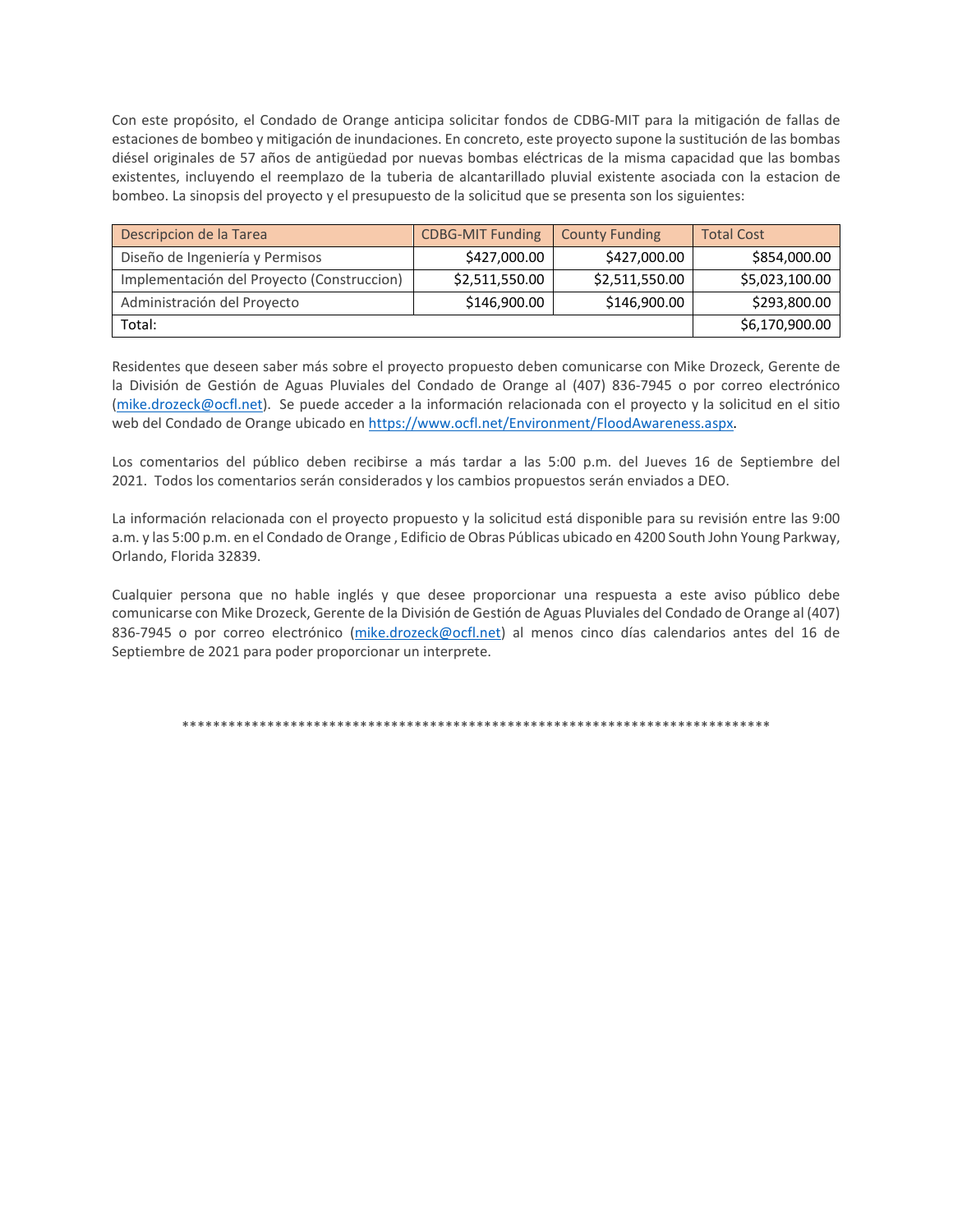#### **WEBSITE PUBLIC NOTICE – HAITIAN CREOLE**

### **AVI PIBLIK POU PWOPOZE CDBG PWOJE No.1 SOU REKIPRASYON AK DIMINISYON ALEJMAN DEZAS NAN ENFRASTRIKTI KONTE ORANJ**

Konte Oranj la prevwa aplike pou dezyè wonn nan pwogram Rekonstwi Pwogram Enfrastrikti Jeneral Florid (GIP) ke Depatman Lojman ak Devlopman Iben Etazini (HUD) bay pou sipòte efò alèjman alontèm nan ede Eta Florid ak gouvènman lokal li yo nan minimize oswa elimine risk yo epi diminye pèt nan dezas nan lavni. Se Depatman Opòtinite Ekonomik Florid (DEO) ki administre pwogram sa a atravè Pwogram Sibvansyon Blòk Devlopman Kominotè - Mitigasyon (CDBG-MIT). Depatman Florid Depatman Opòtinite Ekonomik (DEO) resevwa lajan yon total de kat san swasannkenz milyon dola (\$ 475,000,000.00) pou Pwogram Rekonstriksyon Jeneral Florid enfrastrikti. Finansman an pral resevwa lajan nan twa sik finansman separe ki pral fèt sou yon peryòd twa zan ak dezyèm sik finansman an, pou gen aplikasyon akòz nan DEO sou oswa anvan, 17 septanm 2021. Kantite lajan finansman ki disponib nan dezyèm aplikasyon an GIP sik se yon santèn swasanndis-senk milyon dola (\$ 175,000,000.00). Demann sibvansyon minimòm admisib la se de milyon dola (\$ 2,000,000.00). Kalite pwojè ki kalifye yo se moun ki demontre ogmante rezistans kominote a. Men kèk egzanp sou kèk nan kalite pwojè ankouraje pa DEO yo jan sa a:

- • Retablisman nan enfrastrikti kritik (tankou dlo ak egou yo, wout you, ranmase fatra, system drenaj, pon, elatriye).
- Renovasyon nan sistem pwoteksyon dune kotyè yo ak plaj leta yo.
- • Bati oswa fotifye batiman ki esansyel pou sante, sekirite ak byennet kominote ya (sa ka gen ladan estasyon polis, estasyon ponpye, pak ak sant rekreyatif, sant kominotè ak sant granmoun, lopital, klinik, lekol ak fasilite edikasyon, lot pwopriyete piblik).
- Reyabilitasyon oswa konstriksyon sistem pou jere dlo lapli. Amelyorasyon nan enstalasyon drenaj yo.
- · Amelyorasyon nan enstalasyon drenaj yo.
- Rekonstriksyon nan estasyon pomp ak plant pou treten dlo egou yo.
- Reparasyon ak amelyorasyon wout epi ranfose pon.

 ke lot aktivite espesifik jan sa endike nan Plan Aksyon Eta Florid CDBG-MIT pou pwogram lan se pwojè ki kalifye si Aktivite ki tipikman kalifye pou finansman nan kad Pwogram Sibvansyon Blòk Devlopman Kominotè (CDBG) osi byen pa gen lòt finansman ki disponib pou satisfè bezwen. Aplikasyon yo dwe nan DEO pa pita pase 17 septanm, 2021.

 yo nan finansman atravè dezyè Wonn nan Pwogram Enfrastrikti Jeneral CDBG-GIP la, oswa \$ 4.628.175 pandan ke Konte Orange prevwa pou soumèt yon aplikasyon pou amelyorasyon estasyon ponp Long Lake, ki gen ladan ranplasman fòs prensipal, ak yon pri total pwojè \$ 6,170,900. Konte Orange ap mande 75% nan depans total pwojè rès la pral finanse pa Konte an.

 ogmante nan Long Lake, dlo transmèt sou tè a pou ale nan yon kanal ki li minm koule ale nan Estasyon Ponp Long Lake, ki te konstwi an 1964 e ki te renove an 2000. Estasyon Ponp lan ponpe dlo sou bò solèy leve sou Beggs Road gravite na tout rès wout la pou ale nan Lake Gandy. Etandone laj ak fwit ki gen nan fòs prensipal la nan estasyon ponp Long Lake la, zòn adjasan yo aktyèlman nan risk inondasyon pou wout, lakou ak estrikti apre evènman lapli ki Ekoulman dlo lapli ki soti nan yon zòn basen vèsan 2.680-acre evantyèlman dechaje nan Long Lake. Lè hotèdlo wa atravè fòs prensipal la, anba North Orange Blossom Trail ak Rose Avenue nan pwen kote li vin tounen yon prensipal kapab elve nivo dlo yo nan Long Lake ase pou anvayi bank li yo si sistè estasyon ponp lan pa opere jan sa dwe fèt.

 Pou rezon sa a, Konte Orang lan prevwa aplike pou finansman CDBG-MIT pou rediksyon echèk estasyon ponp ak alèjman inondasyon. Espesyalman, pwojè sa a enplike ranplasman ponp dyezèl orijinal yo ak nouvo ponp elektrik ki gen menm kapasite ak ponp ki deja egziste yo, epi tou ranplasman fòs pou ekoulman ki deja egziste ya.